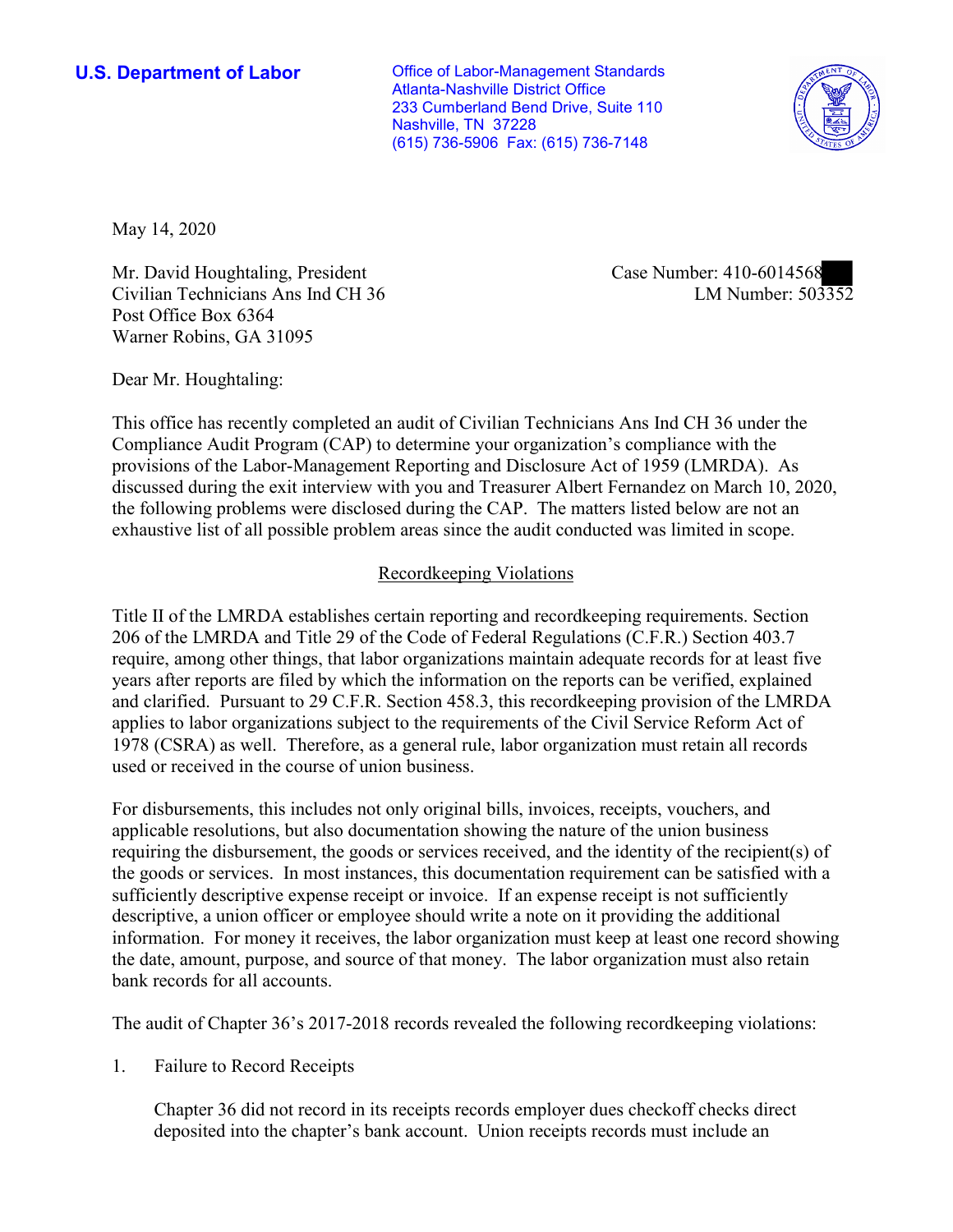adequate identification of all money the union receives. The records should show the date and amount received, and the source of the money.

Information not Recorded in Meeting Minutes

2. Information not Recorded in Meeting Minutes<br>Article IX, Section 3 of the Chapter 36 bylaws requires that union expenses exceeding \$150 be authorized by the executive board or membership. However, Chapter 36 failed to maintain meeting minutes referencing approval of computer equipment purchased from Best Buy exceeding \$150.00. Minutes of all membership or executive board meetings must report any disbursement authorizations made at those meetings.

## 3. Meal Expenses

 Chapter 36 records of meal expenses did not always include written explanations of union conducted and the full names and titles of all persons who incurred the restaurant charges. employees incurred meal expenses. business conducted or the names and titles of the persons incurring the restaurant charges. For example, the receipts of meal expenses incurred by the chapter totaling at least \$50.00 indicated the purpose of the meeting but did not list the names and titles of attendees. Union records of meal expenses must include written explanations of the union business Also, the records retained must identify the names of the restaurants where the officers or

 employees incurred meal expenses. Based on your assurance that Chapter 36 will retain adequate documentation in the future, OLMS will take no further enforcement action at this time regarding the above violations.

## Reporting Violations

 condition and operations. The audit disclosed a violation of this requirement. The Labor Organization Annual Report Form LM-3 filed by Chapter 36 for the fiscal year ended December Pursuant to 29 C.F.R., Section 458.3, the reporting requirement under 29 C.F.R. Section 403.2 (see Section 201(b) of the Labor-Management Reporting and Disclosure Act (LMRDA)) is made applicable to labor organizations subject to the requirements of the CSRA. This provision requires labor organizations to file annual financial reports that accurately disclose their financial 31, 2018 was deficient in the following areas:

1. Disbursements to Officers (LM-3)

 Chapter 36 did not include some reimbursements to officers totaling at least \$500 in the amounts reported Item 24 (All Officers and Disbursements to Officers). It appears the union erroneously reported these payments in Item 48.

 The union must report most direct disbursements to Chapter 36 officers and some indirect disbursements made on behalf of its officers in Item 24. A "direct disbursement" to an officer is a payment made to an officer in the form of cash, property, goods, services, or other things of value. See the instructions for Item 24 for a discussion of certain direct disbursements to officers that do not have to be reported in Item 24. An "indirect disbursement" to an officer is a payment to another party (including a credit card company)